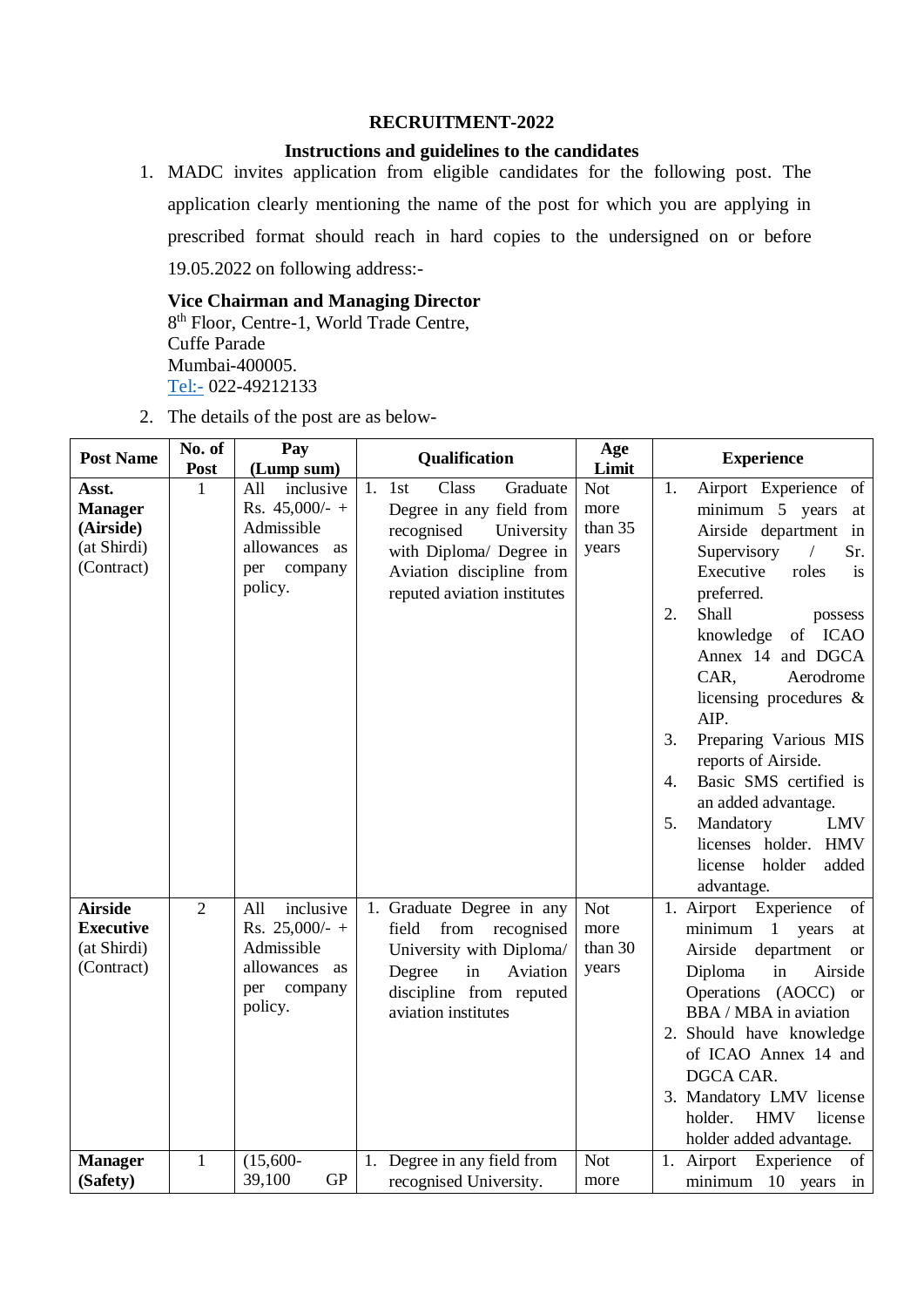| (at Shirdi)<br>(Regular)                                                                    |              | 5,400)<br>(to be revised)<br>as per $7th$ Pay<br>Commission)                                            | 2. MBA in aviation will be<br>preferred.                                                                                                                                                            | than 50<br>years                       |    | Airside Operations and in<br>which 3 years shall be<br>compulsory in<br>safety<br>department of any airport.<br>2. Shall<br>have<br><b>SMS</b><br>certification from ICAO /<br><b>DGCA</b><br>recognised<br>Institute.<br>3. Shall<br>possess<br>sound<br>knowledge<br><b>ICAO</b><br>of<br>Annex 14, Annex 19 and<br>DGCA CAR.<br>4. Experience in preparing<br>Safety assessments.<br>understanding<br>of<br>5. An<br>human factors in aviation<br>safety.                                                                                                          |
|---------------------------------------------------------------------------------------------|--------------|---------------------------------------------------------------------------------------------------------|-----------------------------------------------------------------------------------------------------------------------------------------------------------------------------------------------------|----------------------------------------|----|-----------------------------------------------------------------------------------------------------------------------------------------------------------------------------------------------------------------------------------------------------------------------------------------------------------------------------------------------------------------------------------------------------------------------------------------------------------------------------------------------------------------------------------------------------------------------|
| <b>Customer</b><br><b>Service</b><br><b>Executive</b><br>(CSE)<br>(at Shirdi)<br>(Contract) | $\mathbf{1}$ | All inclusive<br>Rs. $25,000/-$ +<br>Admissible<br>allowances as<br>per company<br>policy.              | 1. Graduate Degree in any<br>field from recognised<br>University.<br>2. Graduate with<br>Diploma/Degree/Manage<br>ment in Aviation<br>discipline from reputed<br>aviation institutes<br>preferable. | <b>Not</b><br>more<br>than 25<br>years |    | 1. Minimum<br>$\mathbf{1}$<br>year<br>Experience in Aviation or<br>Hotel Management<br>is<br>essential.<br>2. Shall<br>possess<br>Good<br>Interpersonal Skills and<br>good<br>have<br>oral<br>and<br>written communications<br>skills.<br>3. Shall<br>be<br>female<br>a<br>Candidate.                                                                                                                                                                                                                                                                                 |
| <b>Assistant</b><br><b>Manager</b><br>(Security)<br>(at Shirdi)<br>(Contract)               | $\mathbf{1}$ | $\overline{All}$ inclusive<br>Rs. $45,000/$ -+<br>Admissible<br>allowances as<br>per company<br>policy. | Class<br>Graduate<br>1. 1st<br>Degree in any field from<br>recognised University.                                                                                                                   | <b>Not</b><br>more<br>than 35<br>years | 2. | 1. Should have minimum 5<br>years experience in any<br>Airport<br>in<br>Security<br>Department.<br>Shall<br>Basic<br>possess<br>AVSEC Course.<br>3. Should have experience<br>dealing<br>Security<br>in<br>Contactors.<br>4. Shall<br>have<br>good<br>knowledge<br><b>BCAS</b><br>on<br><b>AVSEC</b><br>Circulars<br>Orders.<br>5. Should have experience<br>in AEP issuance.<br>6. Shall be able to handle<br>VIP movements.<br>7. Shall<br>know<br>Aviation<br>Safety procedures.<br>8. Shall have knowledge on<br>airport emergencies and<br>the role of terminal. |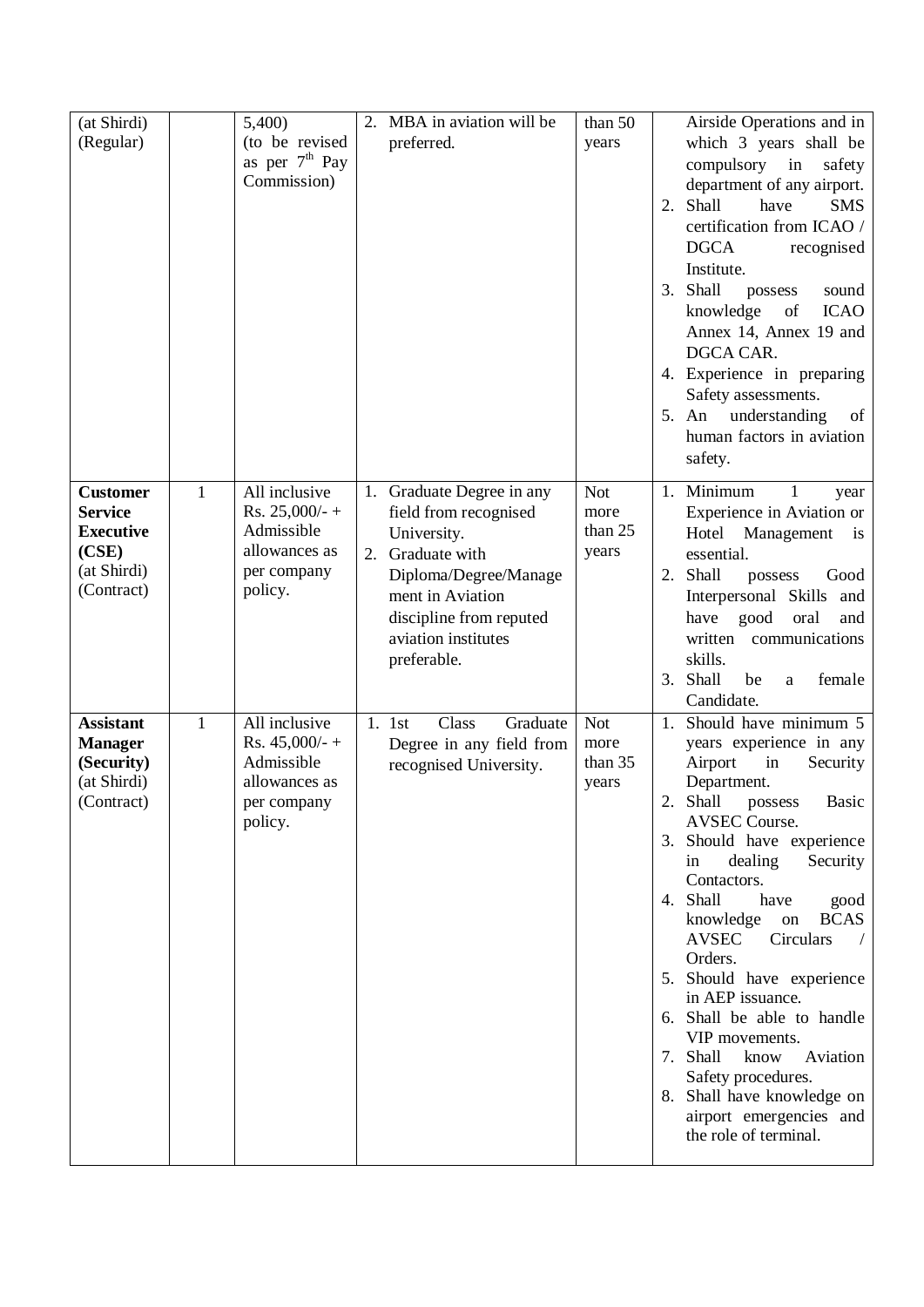| <b>Assistant</b><br><b>Fire</b><br><b>Officer</b><br>(AFO)<br>(at Shirdi)<br>(Contract) | 3              | All inclusive<br>Rs. $45,000/$ - +<br>Admissible<br>allowances as<br>per company<br>policy. | Fire<br>from<br>Fire<br><b>Not</b><br>12 Years in Fire and Safety<br>1. B.E<br>with minimum 01 year of<br>Services College, Nagpur<br>more<br>experience of Assistant Fire<br>than 45<br>Institution of Fire<br><sub>or</sub><br>Officer<br>capacity<br>at<br>years<br>any<br>Engineers (IFE) certified<br>Airport.<br>course passed.<br>Officers Course passing<br>2.<br>certificate from AAI FTC<br>/ FSTC.<br>Motor<br>3. Heavy<br>Vehicle<br>(HMV) License is a<br>mandatory.<br>4. Driving knowledge and<br>experience of managing<br>various Crash Fire<br>Tenders (Rosenbauer<br>Panther or equivalent<br>vehicle operation) being<br>used at Airports.<br>5. Candidate should have<br>good knowledge in<br>operating computer.                                                                                                                                                                                                                                                                                                                  |
|-----------------------------------------------------------------------------------------|----------------|---------------------------------------------------------------------------------------------|---------------------------------------------------------------------------------------------------------------------------------------------------------------------------------------------------------------------------------------------------------------------------------------------------------------------------------------------------------------------------------------------------------------------------------------------------------------------------------------------------------------------------------------------------------------------------------------------------------------------------------------------------------------------------------------------------------------------------------------------------------------------------------------------------------------------------------------------------------------------------------------------------------------------------------------------------------------------------------------------------------------------------------------------------------|
| <b>Fire and</b><br><b>Safety</b><br><b>Supervisor</b><br>(at Shirdi)<br>(Contract)      | $\overline{2}$ | All inclusive<br>Rs. $40,000/ - +$<br>Admissible<br>allowances as<br>per company<br>policy. | 08 Years in Fire Service at<br>Qualification<br>minimum<br><b>Not</b><br>1.<br>$12^{th}$ with 50%.<br>least 05 years in any airport<br>more<br>in capacity of Fire and Safety<br>than $35$<br>Course Certificate having<br>2.<br>Supervisor.<br>years<br>Fireman<br>ship<br>$(ARC-$<br>1)/equivalent<br>passing<br>course certificate from<br>AAI Delhi<br>Kolkata<br>$\sqrt{2}$<br>Training<br>Centre/<br>any<br>equivalent<br>recognised<br>from<br>private<br>course<br>airport operators or ICAO<br>certified Fire Training<br>Institute.<br>3. Rosenbauer<br>(Panther)<br>Operation and Driving<br>knowledge<br>and<br>experience<br>Certificate<br>from AAI or Bhartiya Co.<br>or Rosenbauer Co.<br>4. Heavy Motor Vehicle<br>(HMV) is a mandatory.<br>5. Candidate should have<br>knowledge<br>good<br>in<br>operating computer<br><b>MADC</b><br>Note:<br><b>ARFF</b><br>Departmental candidate will<br>given<br>preference<br>if<br>be<br>Fireman ship course passed<br>and having minimum three<br>years'<br>service at<br>Shirdi<br>Airport. |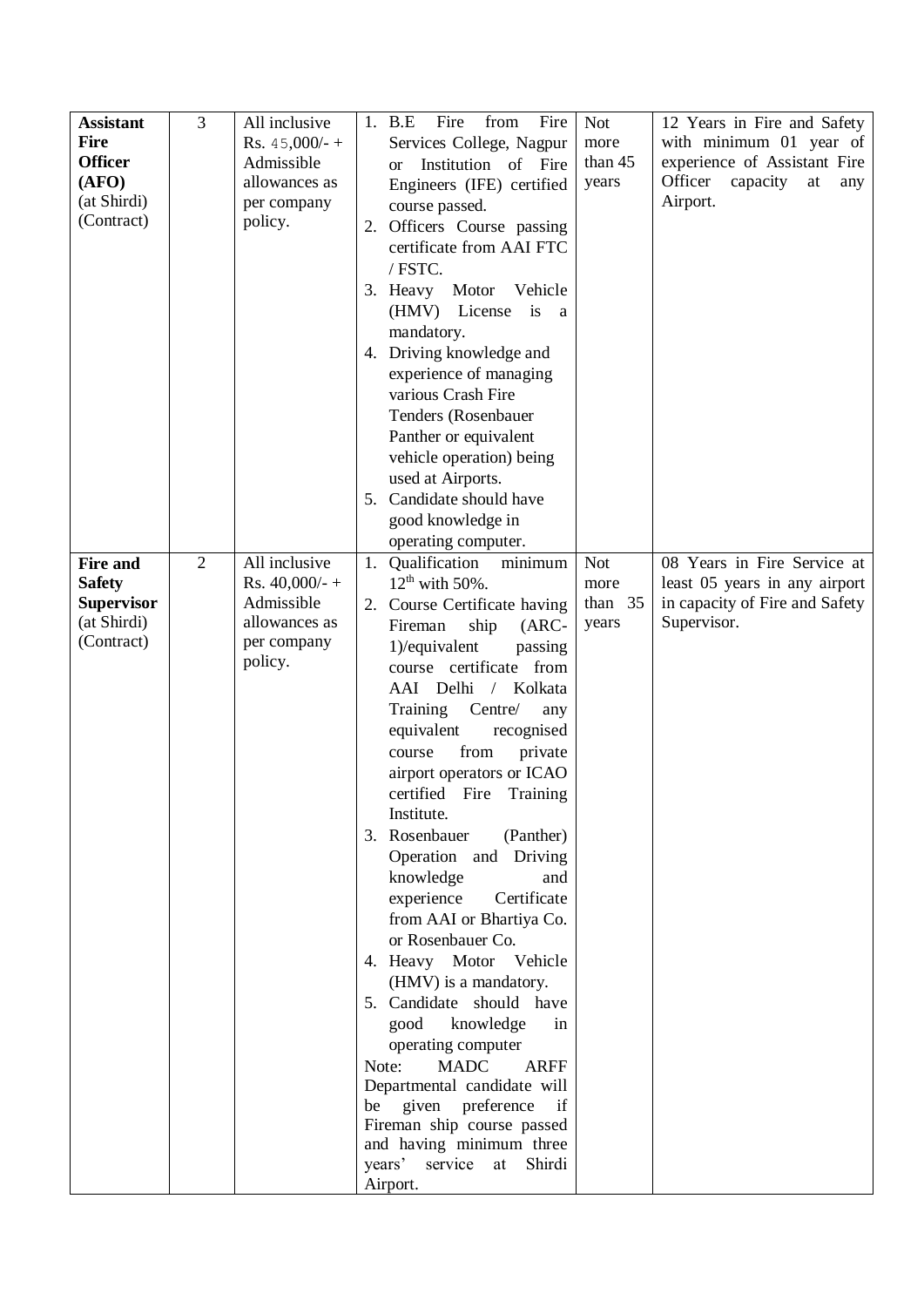| <b>Fire</b> | $\overline{4}$ | All inclusive    | 1. Qualification minimum<br><b>Not</b> | 1. Minimum<br>03<br>Years'            |
|-------------|----------------|------------------|----------------------------------------|---------------------------------------|
| Operator    |                | Rs. $25,000/-$ + | $12th$ Science with 50%.<br>more       | experience in Fire and                |
| (at Shirdi) |                | Admissible       | than 30<br>Certificate<br>2. Course    | Safety in Aviation Sector.            |
| (Contract)  |                | allowances as    | years<br>Having Basic Training of      | 2. Crash<br>Fire<br>Tender            |
| PAP         |                | per company      | Fire Course Certificate                | (Panther)<br>Rosenbauer               |
| Candidates  |                | policy.          | from AAI Delhi / Kolkata               | Operation and Driving                 |
| will be     |                |                  | Training Centre or ICAO                | knowledge.                            |
| given       |                |                  | certified Fire Training                | 3. Physical<br>Physical<br>$\sim$ $-$ |
| preference. |                |                  | Institute.                             | fitness Certificate by any            |
|             |                |                  | 3. Heavy Motor Vehicle                 | renowned doctor. Ready                |
|             |                |                  | (HMV) is a mandatory.                  | to work rotational shift.             |
|             |                |                  |                                        | 4. PAP's fulfilling essential         |
|             |                |                  |                                        | criteria except above Sr.             |
|             |                |                  |                                        | No. $1 \& 2$ will be given            |
|             |                |                  |                                        | PAP's<br>preference.                  |
|             |                |                  |                                        | candidates<br>will<br>be              |
|             |                |                  |                                        | initially<br>selected                 |
|             |                |                  |                                        | as                                    |
|             |                |                  |                                        | Trainees Fire Operator &              |
|             |                |                  |                                        | will be paid all Inclusive            |
|             |                |                  |                                        | of Rs. $18,000/-$ during              |
|             |                |                  |                                        | Training Period. After                |
|             |                |                  |                                        | completion of one year                |
|             |                |                  |                                        | examination<br>(practical,            |
|             |                |                  |                                        | theoretical, driving) will            |
|             |                |                  |                                        | conducted.<br>After<br>be             |
|             |                |                  |                                        | successfully<br>passing               |
|             |                |                  |                                        | above Examination PAP's               |
|             |                |                  |                                        | candidates<br>will<br>be              |
|             |                |                  |                                        | considered<br>Fire<br><b>as</b>       |
|             |                |                  |                                        | Operator.                             |

Apply with detailed CV on or before 19.05.2022 by **Speed Post only** to The Vice Chairman and Managing Director, at the address mentioned above.

The Vice Chairman and Managing Director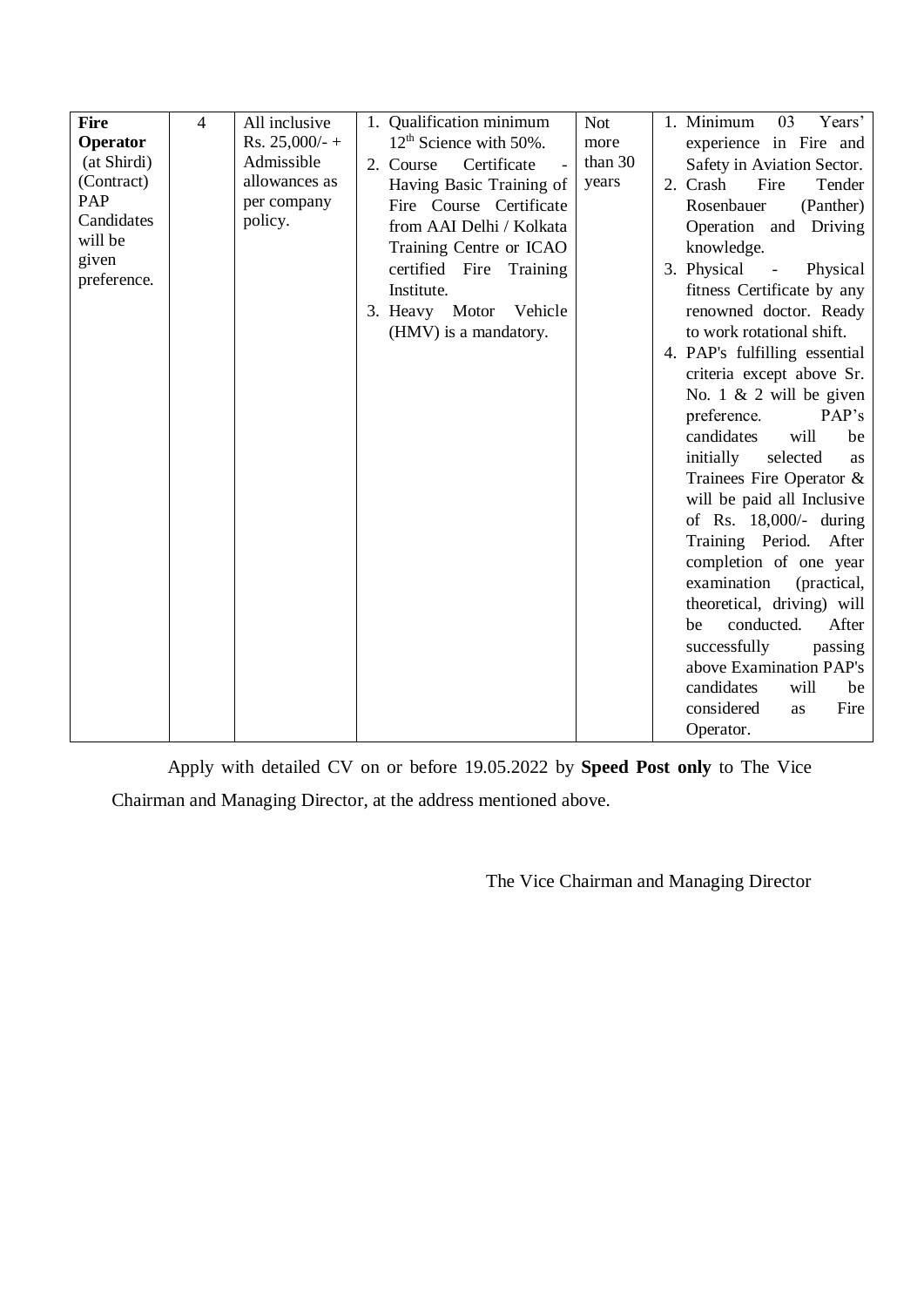| <b>Requirement of Health Parameters for ARFF Personnel</b> |  |  |  |
|------------------------------------------------------------|--|--|--|
|                                                            |  |  |  |

| Sr.<br>No. | <b>Physical Standard</b>                           | <b>Required</b> |
|------------|----------------------------------------------------|-----------------|
| 1.         | Physique                                           | Good            |
| 2.         | Minimum Height                                     | $167$ cms       |
| 3.         | Minimum weight: -                                  | 55 kg.          |
|            | Chest: - a) Normal before expansion                | 81 cms          |
|            | b) Minimum expansion                               | $05 \text{ cm}$ |
|            | c) Relaxation of 03 cms. in height and chest       |                 |
| 4.         | measurement and proportionate relaxation in weight |                 |
|            | will be allowed to hilly area candidates on        | $05 \text{ cm}$ |
|            | producing of Bonafide certificates. However        |                 |
|            | minimum chest expansion must be 05 cms.            |                 |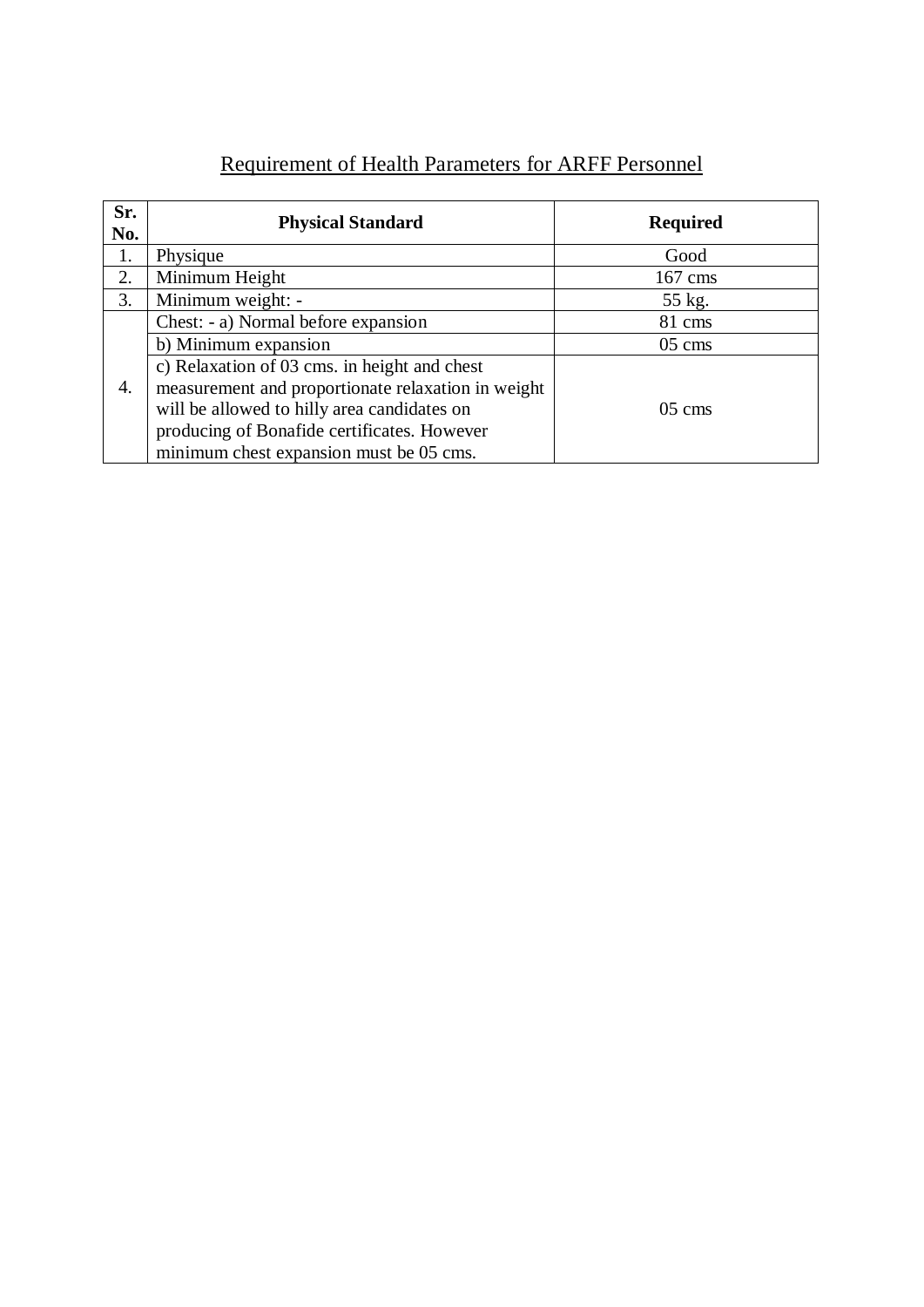|    | Eye sight – Distance Vision | 6/6                                                                                                                                                                                                                                                                                      |  |  |  |  |  |
|----|-----------------------------|------------------------------------------------------------------------------------------------------------------------------------------------------------------------------------------------------------------------------------------------------------------------------------------|--|--|--|--|--|
|    | Near Vision: -              | N-5 with each eye without<br>glasses.                                                                                                                                                                                                                                                    |  |  |  |  |  |
| 5. | Color vision: -             | Should be normal                                                                                                                                                                                                                                                                         |  |  |  |  |  |
|    | Night Blindness: -          | Absent                                                                                                                                                                                                                                                                                   |  |  |  |  |  |
|    | Field of vision: -          | Each eye should have full field<br>of vision                                                                                                                                                                                                                                             |  |  |  |  |  |
| 6. | Hearing: -                  | Normal                                                                                                                                                                                                                                                                                   |  |  |  |  |  |
| 7. | Speech: -                   | Normal                                                                                                                                                                                                                                                                                   |  |  |  |  |  |
| 8. | Refractive error: -         | No refractive error is acceptable                                                                                                                                                                                                                                                        |  |  |  |  |  |
| 9. | Disqualification: -         | Knocking knee, Bow legs,<br>degree of squint, flat footed,<br>physical deformity, suffering<br>from chronic diseases, any other<br>major operation by virtue of<br>which his physical fitness to<br>work in fire service has been<br>impaired will be considered as<br>disqualification. |  |  |  |  |  |

#### 1. GENERAL CONDITIONS-

- i) Appointment will be made as per vacancies and requirements.
- ii) Selected candidates (Regular Basis) will be on probation for 1 year and thereafter on satisfactory performance, services will be regularized in the Company.
- iii) Other than salary, perks like leave encashment, medical insurance / LTA etc. will be as per the policy of MADC.
- iv) Candidates should be ready to work in shifts.
- v) Before filling up the application form candidates should ensure that they fulfil all eligibility criteria. MADC will take up verification of eligibility conditions with reference to the original documents only after the candidate has qualified for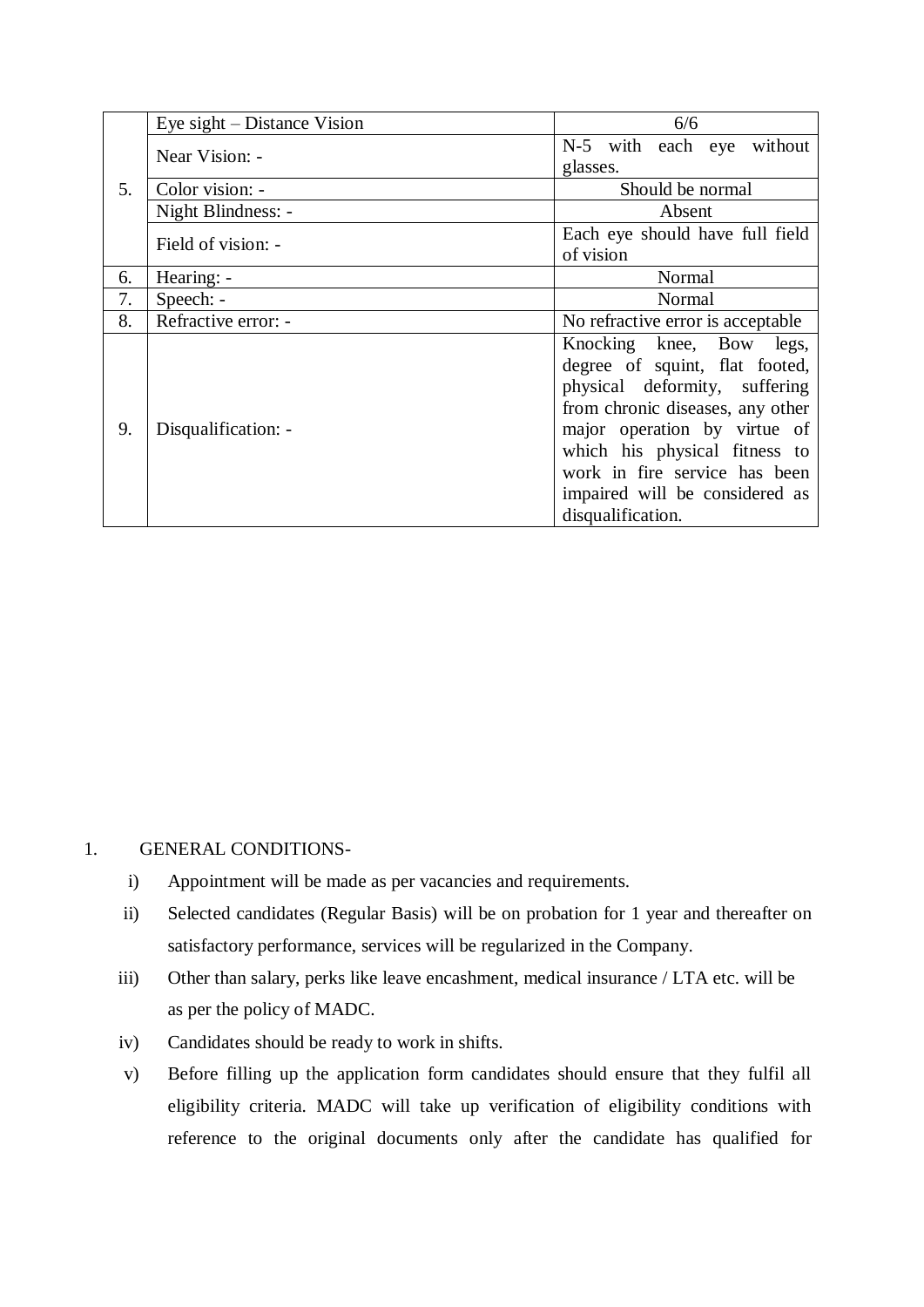interview. Their admission to all the stages of the recruitment process will be purely provisional subject to satisfying the prescribed eligibility criteria.

- vi) The candidates will be short listed for personal interview on the basis of documents submitted. Taking into consideration the performance in the Personal interview, the select list will be prepared.
- vii) Prescribed qualifications are minimum and mere possession of the same does not entitle the candidates called for interview. The candidates will be shortlisted for interview commensurate with the number of vacancies.
- viii) MADC has right to cancel this advertisement fully or partially on any ground without giving any notice at any time.
	- ix) Candidates, who are working in the Government Organization/undertaking must forward their application with the "No Objection Certificate" from his/her Head of the Department.
	- x) Candidates must make sure that he/she is fulfilling all the required educational and experience criteria. Candidature can be cancelled at any time and any stage, if a candidate is not fulfilling the requisite criteria.
	- xi) If any false/incorrect information furnished by the candidate is detected at any stage of recruitment process, his/her candidature will be cancelled.
- xii) Candidate will not eligible be for the appointment if he/she punished by any court in the civil/Criminal cases. Candidate must produce the details, if he/she facing police inquiry/outstanding court matter or punishment if any; selected candidate must submit NOC from the police department at the time of appointment.
- xiii) Knowledge of Marathi is desirable.
- xiv) The decision of the Management in all matters relating to recruitment shall be final and no individual correspondence will be entertained.
- xv) Selected candidate appointed in MADC will have to work at any place within State of Maharashtra or elsewhere at Project places.
- xvi) After appointment the candidate will have to produce police verification certificate within 30 days and character certificate from the concerned police station. If the reports are found to be offensive, the said candidate will be terminated from the services without giving any intimation.
- xvii) Candidate must remain present with their own expenses for the entire recruitment drive.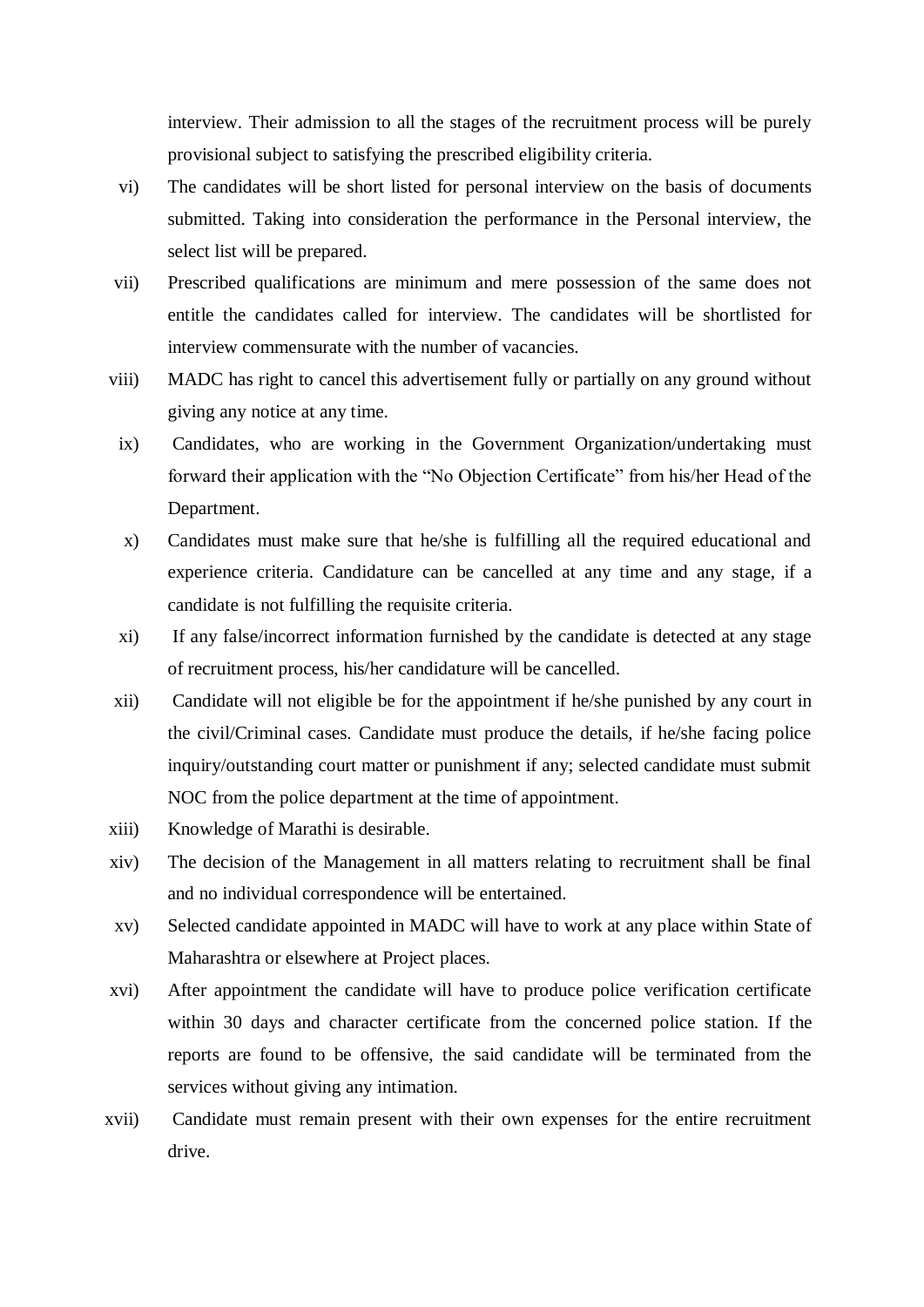- xviii) Candidate must be alert from the assurance of Mediator/ Thief/ Persons who claim to be belonging to MADC.
	- xix) The recruitment in MADC Ltd. is done strictly as per merit in a systemic way giving appropriate weightage to various parameters as decided by Management.
	- xx) Provided that Management may relax conditions relating to educational qualification, experience & age in favour of candidates already in service of MADC, Govt. of Maharashtra, Govt. of India and Govt. undertaking company.
- xxi) Any canvassing by or on behalf of the candidates or to bring any outside influence with regards to their selection/recruitment shall result in disqualification of candidature.
- xxii) The candidates should submit the self-attested documents in order mentioned below
	- a) SSC mark sheet & SSC Board Certificate.
	- b) HSC mark Sheet & Board Certificate.
	- c) Degree mark sheet & Certificate.
	- d) Post-Graduation mark sheet & Certificate.
	- e) Experience Certificate.
	- f) PAN Card
	- g) Aadhar Card.
	- h) Valid Caste Certificate, if any

Format of CV

- **1.** Post Applied for
- **2.** GENERAL INFORMATION
	- i) Name
	- ii) Mob No.
- iii) Email Id
- iv) Father's name